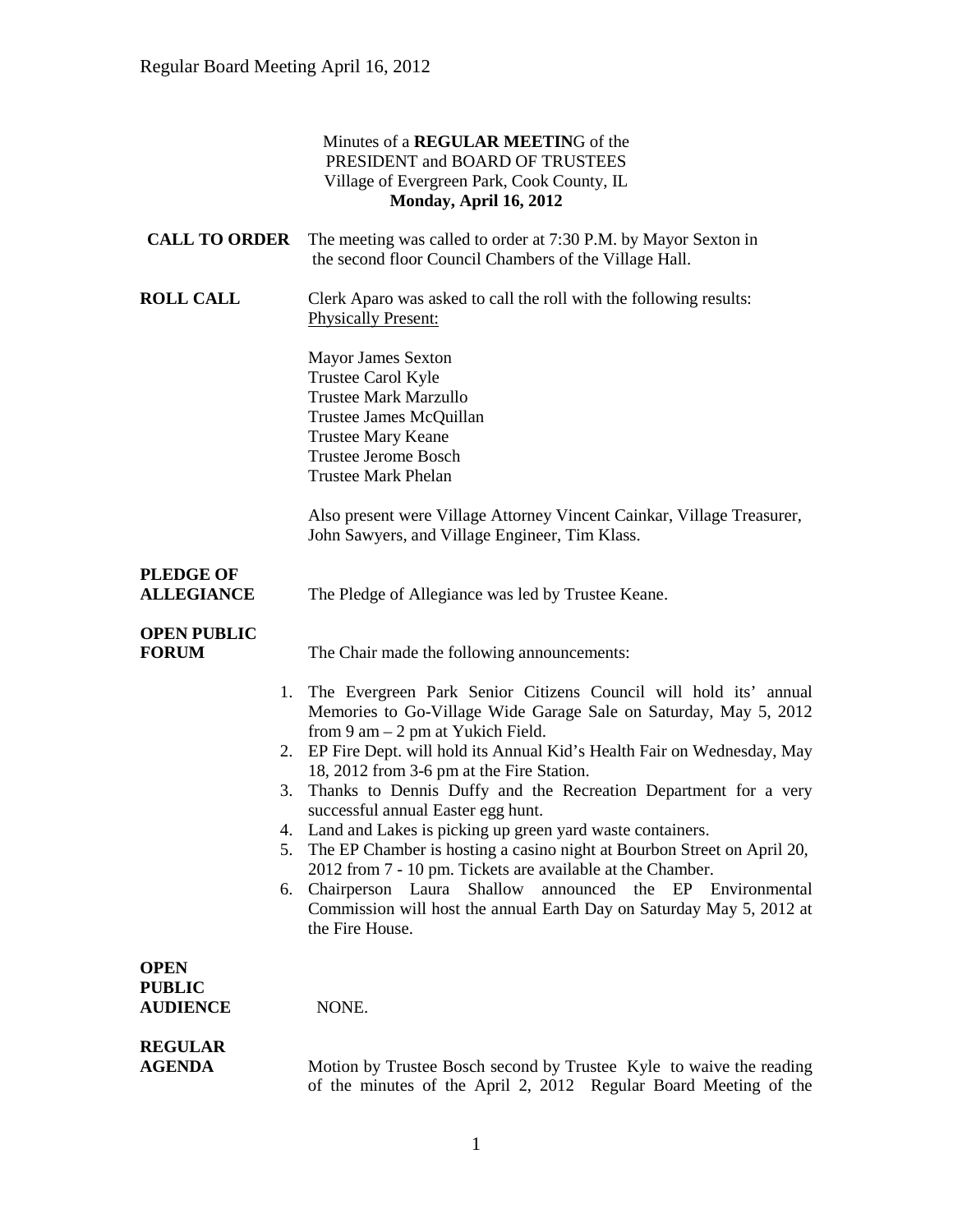President and Board of Trustees as presented and passed by unanimous voice vote and so ordered by the Chair.

# **RESOLUTION**

**NO. 12-2012** Motion by Trustee Phelan second by Trustee McQuillan, to approve **Resolution NO. 12-2012** with expenditures of the General Corporate Fund of \$ 281,246.01 and the Sewer and Water Fund in the amount of  $$145,796.77$  and the 95<sup>th</sup> Street TIF Fund, \$2,202.60 and the Capital Improvement Fund, \$17,195.00 and the Street Bond Fund \$2,500.00 for a total of \$ 448,940.38. Upon roll call, voting YES: Trustees Kyle, Marzullo, McQuillan, Keane, Bosch and Phelan; voting NO: NONE. The motion was passed and so ordered by the Chair.

# **VILLAGE TREASURER'S**

**REPORT** Motion by Trustee Bosch second by Trustee Marzullo to approve the Village Treasurer's report for **March 2012** for information and file in the amount of \$ 6,883,600.65 in the General Fund; \$1,888,829.02 in the Sewer and Water Fund. The motion was passed by unanimous voice vote and so ordered by the Chair.

**BUSINESS** 

**CERTIFICATES** Motion by Trustee Kyle second by Trustee Keane to approve the business license application for **RINGHOFER PRINTING** (Moving one door east of former business locations) to operate a printing/ mailing service business located at  $3316$  W.  $95<sup>th</sup>$  Street. Upon roll call, voting YES: Trustees Marzullo, McQuillan, Keane, Bosch, Phelan, and Kyle; voting NO: NONE. The motion was passed and so ordered by the Chair.

> Motion by Trustee Kyle second by Trustee Phelan to approve the business license application for **Dr. Norman Weinzweig, M.D., SC** to operate a medical office located at 9401 S. Pulaski Road, Suite 101. Upon roll call, voting YES: Trustees McQuillan, Keane, Bosch, Phelan, Kyle and Marzullo; voting NO: NONE. The motion was passed and so ordered by the Chair.

> Motion by Trustee Phelan second by Trustee Marzullo to approve the business license application for **THE VITAMIN SHOPPE** to operate retail sales of vitamins and nutritional supplements located at 2501 W. 95<sup>th</sup> Street. The Chair stated this is the old Theodore's restaurant site and the existing building will be demolished and replaced with this new building. Upon roll call, voting YES: Trustees Keane, Bosch, Phelan, Kyle, Marzullo and McQuillan; voting NO: NONE. The motion was passed and so ordered by the Chair.

> Motion by Trustee Marzullo second by Trustee Marzullo to approve the business license application for **BOB'S BARBER SHOP** to operate a barber shop located at 3545 W. 99<sup>th</sup> Street. The Chair stated this is a former businessman Bob Tenbroeck returning to open his business again. Upon roll call, voting YES: Trustees Bosch, Phelan, Kyle, Marzullo, McQuillan and Keane; voting NO: NONE. The motion was passed and so ordered by the Chair.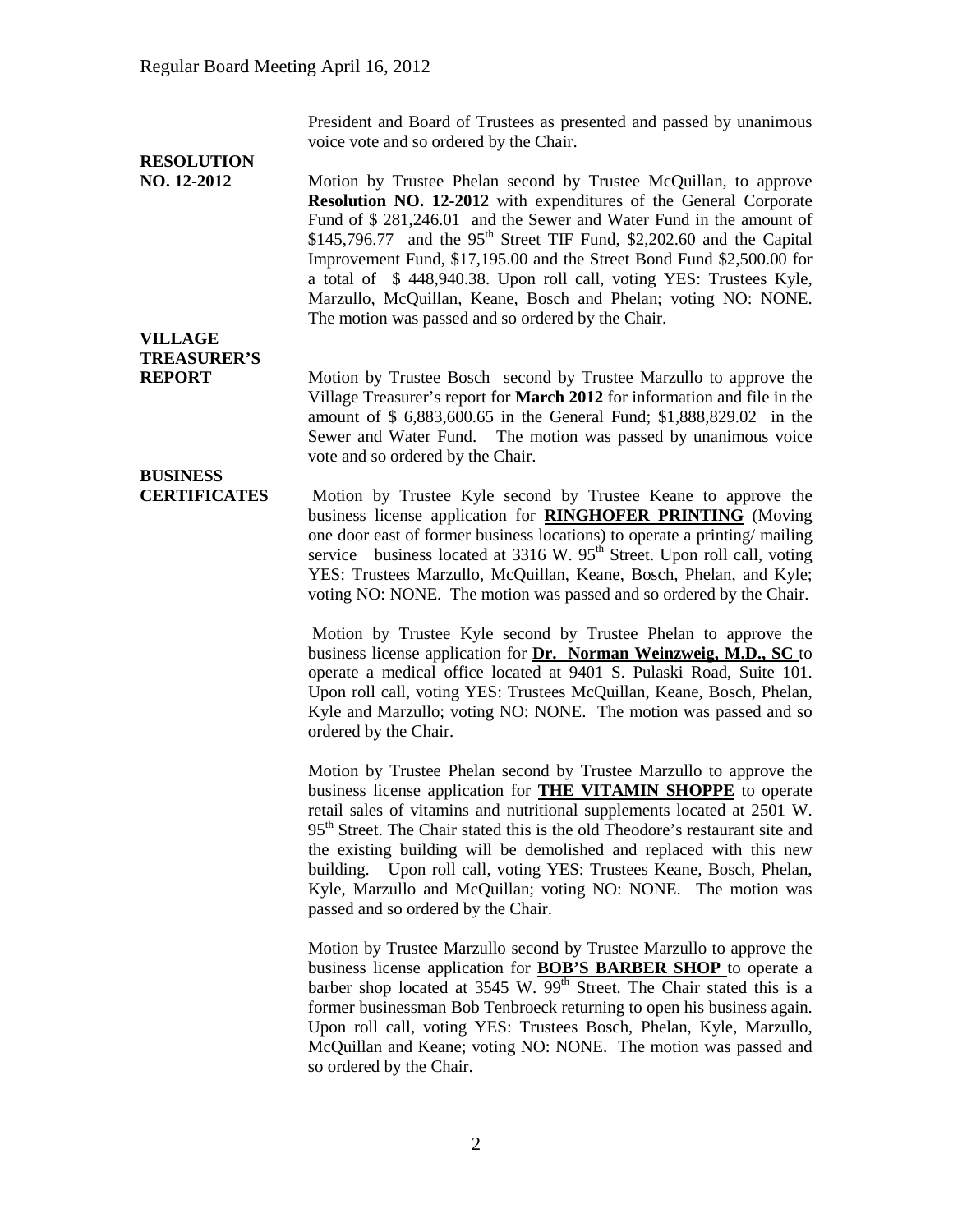Motion by Trustee Kyle second by Trustee Phelan to approve the business license application for **TAVERN IN THE GREEN** to operate a bar and grill located at  $3422$  W.  $95<sup>th</sup>$  Street, (formerly Karson's restaurant) with a Class B Liquor License. The Chair thanked Mr. George Pappas for his investment of (2) two businesses in Evergreen Park; Pappy's and the Tavern in the Green. Upon roll call, voting YES: Trustees Phelan, Kyle, Marzullo, McQuillan, Keane and Bosch; voting NO: NONE. The motion was passed and so ordered by the Chair.

#### **MOTORCYCLE AWARENESS MONTH**

Motion by Trustee Bosch second by Trustee McQuillan to adopt the proclamation," *Declare May Motorcycle Awareness Month in the Village of Evergreen Park."* The motion was passed by unanimous voice vote and so ordered by the Chair.

**ARBOR DAY** Motion by Trustee Phelan second by Trustee Bosch to adopt proclamation, *"Proclaiming April 29, 2011 as Arbor Day in the Village of Evergreen Park, Illinois."* Trustee Bosch commended Gavin Yeaman, Village arborist regarding his efforts of removal and replacement of Ash trees. The motion was passed by unanimous voice vote and so ordered by the Chair.

## **MATTIE HUGES**

**RECOGNITION** The Chair stated due to a conflict, 7<sup>th</sup> grader, and Mattie Hughes winner of the 2012 Arbor Day writing contest will not be here tonight. Gavin invited everyone to attend the Arbor Day event planned for Friday, April 27, 2012 at 1:00 p.m. at St. Bernadette's school.

# **ORDINANCE**

**NO. 8-2012** Motion by Trustee Phelan second by Trustee McQuillan to approve **ORDINANCE NO. 8-2012, "AN ORDINANCE OF THE VILLAGE OF EVERGREN PARK AUTHORIZING THE EXECUTION OF AN INTERGOVERNMENTAL AGREEMENT WITH THE ILLINOIS OFFICE OF THE COMPTROLLER REGARDING ACCESS TO THE COMPTROLLER'S LOCAL DEBT RECOVERY PROGRAM."** Upon roll call, voting YES: Trustees Kyle, Marzullo, McQuillan, Keane, Bosch and Phelan; voting NO: NONE. The motion was passed and so ordered by the Chair.

### **ORDINANCE**

**NO. 9-2012** Motion by Trustee McQuillan second by Trustee Bosch to approve **ORDINANCE NO. 9-2012, "AN ORDINANCE AMENDING SECTION3-36, HOURS OF OPERATION AND SECTION, 3-58, FEES AND LIMITATIONS, OF CHAPTER 3, ALCOHOLIC LIQUOR , OF THE EVERGREEN PARK MUNCIPAL CODE. ILLINOIS."** Allows for extended hours until 3:00 a.m. giving Mayor Authority to stop the extension if any problems arise from the late closing. Upon roll call, voting YES: Trustees Marzullo, McQuillan, Keane, Bosch, Phelan; voting NO: Trustee Kyle. The motion was passed and so ordered by the Chair.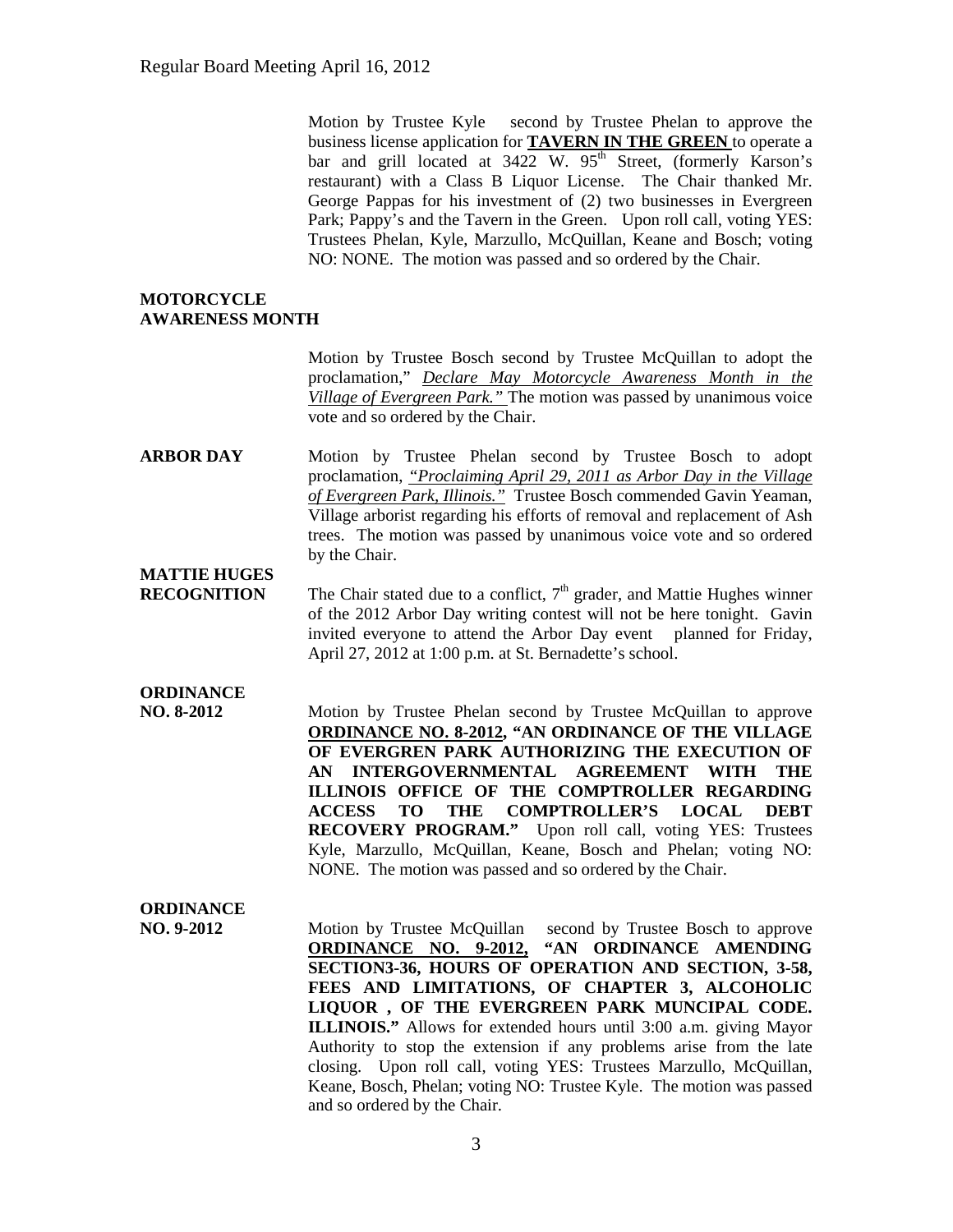### **ORDINANCE**

**NO. 10-2012** Motion by Trustee Bosch second by Trustee Kyle to approve **ORDINANCE NO. 10-2012,** "**AN ORDINANCE PROVIDING FOR THE ISSUANCE OF NOT TO EXCEED \$3,800,000 GENERAL OBLIGATION BONDS, SERIES 2012, OF THE VILLAGE OF EVERGREEN PARK, COOK COUNTY ILLINOIS AND PAY FOR THE LEVY OF A DIRECT ANNUAL TAX SUFFICIENT TO PAY THE PRINCIPAL AND INTEREST ON SAID BONDS."** The Chair noted this \$2.m refinanced of previous bonds at a savings of approximately \$200,000. He added \$1.8 m will go toward the development of the retail development at the former Webb Ford. Upon roll call, voting YES: Trustees McQuillan, Keane, Bosch, Phelan, Kyle and Marzullo; voting NO: NONE. The motion was passed and so ordered by the Chair.

PLAZA

PRESENTATION The Chair introduced Jim Printon and Andy Goodman of GMX Real Estate Group. They represent the parties interested in purchasing the Evergreen Plaza. He introduced Gary Janko and Randy Tieman of the Janko Group, Carl Giometti and Mike Columbo of JTS Architects, Pat Kennedy of V3 Companies and Geoffrey Dickinson of SB Friedman and Javier Millan of KLOA.

> Jim Printon proceeded with a power point presentation describing the Plaza's history, progress and current status. The occupancy rate in 2001 was 95% and currently in 2012 is 60% occupied. the foreclosure process began in 2011.

> Andy Goodman continued with sketches of a new efficient plan for the Plaza. The proposed plan would scrap the mall and build open air stores with sidewalks and parking areas to the front of the stores. Campbell Avenue will be adapted for truck traffic to separate shoppers from truck deliveries. Truck areas will be to the rear of the stores and below grade.

> The existing Carson's will be rebuilt as a two level building approximately 60,000 square feet. It was noted Carson's, Applebee's and Planet Fitness have long term leases. Shut down would be scheduled after the 2012 holiday season. Demolition is anticipated at 6-8 months. Construction will begin in July 2013 thru 2014 with an opening date of November 2014.

> Mr. Goodman stated real estate taxes for the Plaza were \$2.1 million in 2009 and \$1.5 million in 2010. He predicted without the redevelopment the decline will continue. Currently retail sales are \$20 to \$25 million with approximately \$500,000 in sales tax. He stated predicted increased sales from the new development are approximately \$125 to \$150 million per year increasing sales tax revenue to \$2 to \$4 million per year. He gave a brief history of each of the various companies involved with the redevelopment; adding combined they have over eighty (80) years of experience building shopping malls.

> The Chair thanked everyone for their presentations. He added this is not a done deal and it will be a difficult development physically and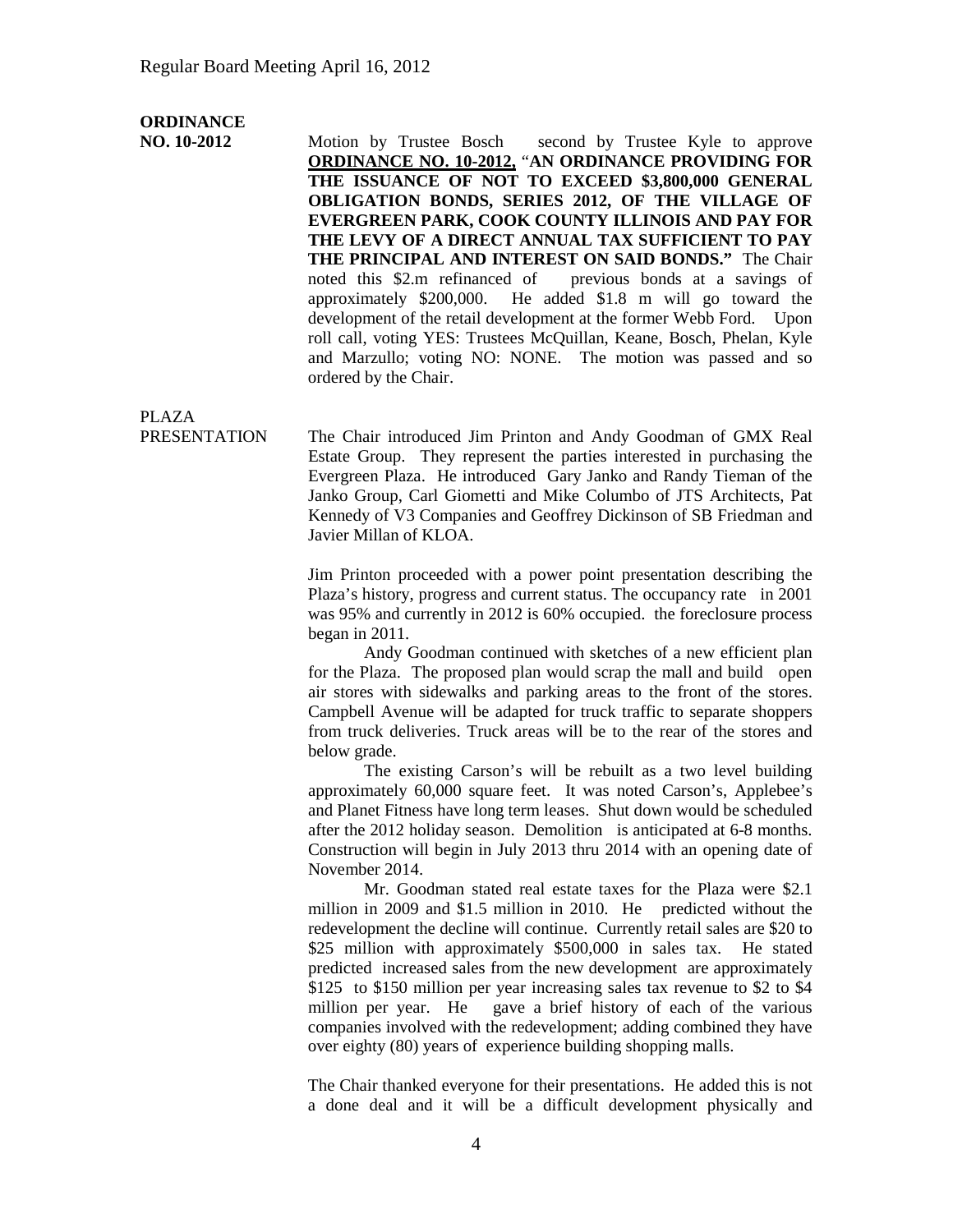financially. The Chair stated this deal has to make good financial sense for the taxpayers of EP. He added the Sterling Bay development at  $91<sup>st</sup>$ & Western is spending between \$3 and \$4 million on improvements for the  $95<sup>th</sup>$  & Western intersection which benefits both Chicago and the Evergreen Park.

The Board questioned Mr. Printon and Mr. Goodman regarding traffic lights, possible purchase of homes on Campbell Avenue, buffer zones for residential areas, and the consequences of the Plaza closing with or without the development. Mr. Printon noted leasing agents are meeting with prospective retailers but deals cannot be completed until the project is approved. It was noted the name will return as Evergreen Plaza.

A brief discussion took place regarding other malls they have completed. Mr. Printon described completed mall projects in Melrose Park, Chicago, Old Orchard in Skokie and Northbrook adding other individual building projects.

The Chair reminded everyone some questions cannot be answered tonight, i.e. number of leases or who the retailers are but he welcomed public questions and comments.

Kevin Fitzpatrick 9044 S. Hoyne, Chicago questioned storm water issues, sustainable stores and the wisdom of developing too many areas in Evergreen Park.

Ann Holt, 9700 Damen, Chicago questioned the traffic congestions and pedestrian and bike crossings.

Kathleen Walsh, 9707 S. Winchester, questioned pedestrian walk ways and bike ways in all of their other developments.

Robin Baker, 8742 S. Washtenaw, requested community hiring of residents and asked the agreement to hire locals be put in writing.

Chris Clare, 9753 S. Springfield, EP questioned if a denser development was ever considered. He requested the Village take their time and not take the first developer that comes along.

The Chair stated there is no action required by the Board tonight and thanked everyone for their comments and presentation.

**PW TRUCK** Motion by Trustee Phelan second by Trustee Kyle to approve PW Director Lorenz's request to sell a 2000 GMC 2500 and to purchase a 2012 Ford F 250 XL 4 x 2 Pick-up from Currie Motors in Frankfort. This is a budgeted item thru State purchasing in the amount of \$18,188. Upon roll call, voting YES: Trustees Keane, Bosch, Phelan, Kyle, Marzullo and McQuillan; voting NO: NONE. The motion was passed and so ordered by the Chair.

ENGINEER'S